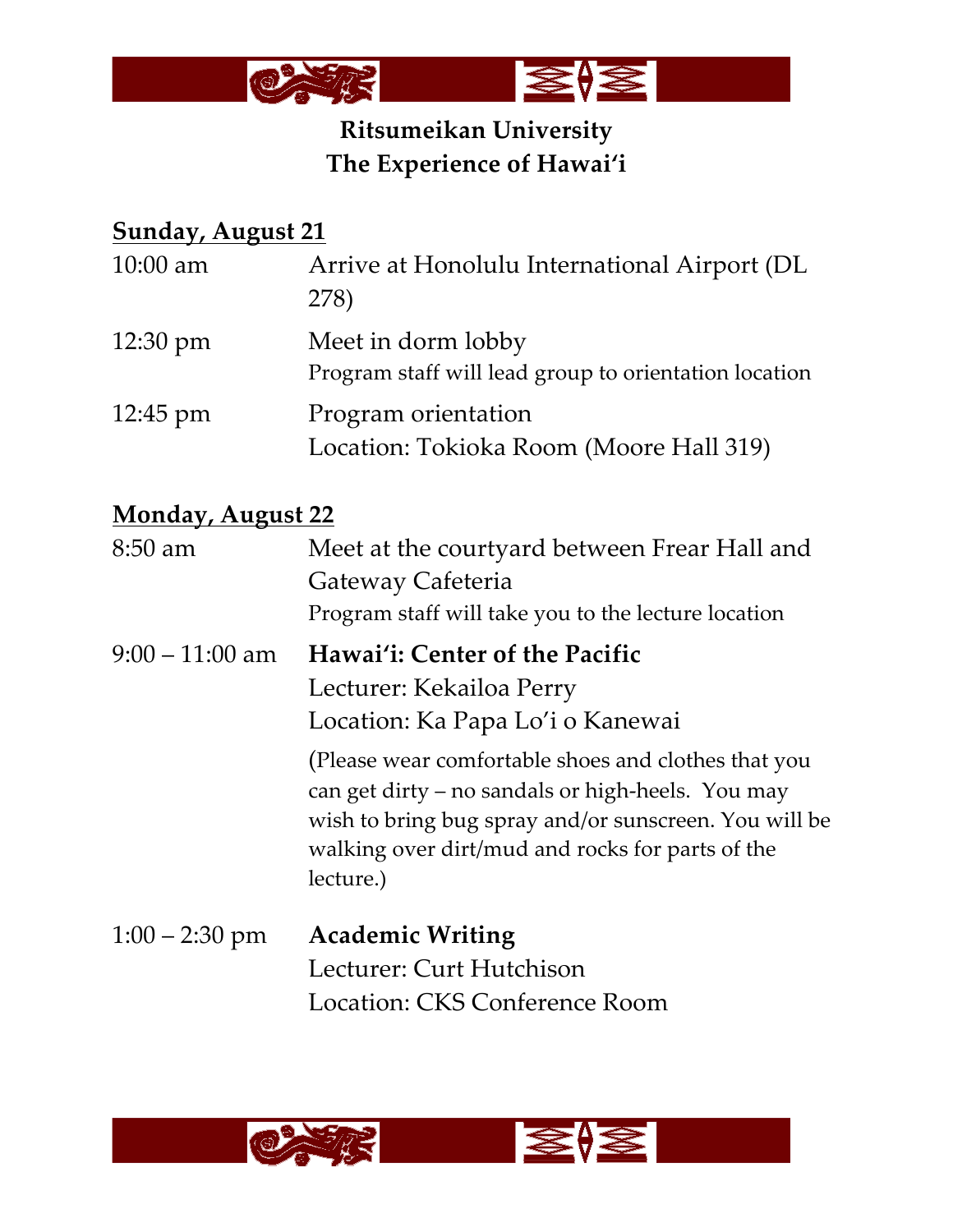

#### **Tuesday, August 23**

9:00 – 11:00 am **Introduction to the Natural History of the Hawaiian Islands** Lecturer: Donald Drake Location: CKS Conference Room

**Campus Tour, ID Cards**

1:00 pm Meet at Jefferson Hall Please have your passport with you. You will not be able to get a UH ID card if you do not bring your passport.

#### **Wednesday, August 24**

| 8:50 am            | Meet in front of the Frear Hall Courtyard<br>Program staff will take you to the lecture location                                              |
|--------------------|-----------------------------------------------------------------------------------------------------------------------------------------------|
| $9:00 - 11:30$ am  | <b>Engineering: Robotics</b>                                                                                                                  |
|                    | Lecturer: Song Choi                                                                                                                           |
|                    | Location: Holmes Hall                                                                                                                         |
| $9:00$ am          | Lab tours (20 minutes each):                                                                                                                  |
|                    | Small Satellites Laboratory (EE, Dr. Shiroma)<br>Structures Laboratory (CEE, Dr. Robertson)<br>Robotic Surgery Laboratory (ME, Dr. Berkelman) |
| $10:00$ am         | Lecture by Prof. Choi and Dr. Aaron M. Hanai<br>regarding robotics and their project, SAUVIM                                                  |
| $11:00 \text{ am}$ | Final comments, $Q \& A$                                                                                                                      |
|                    |                                                                                                                                               |

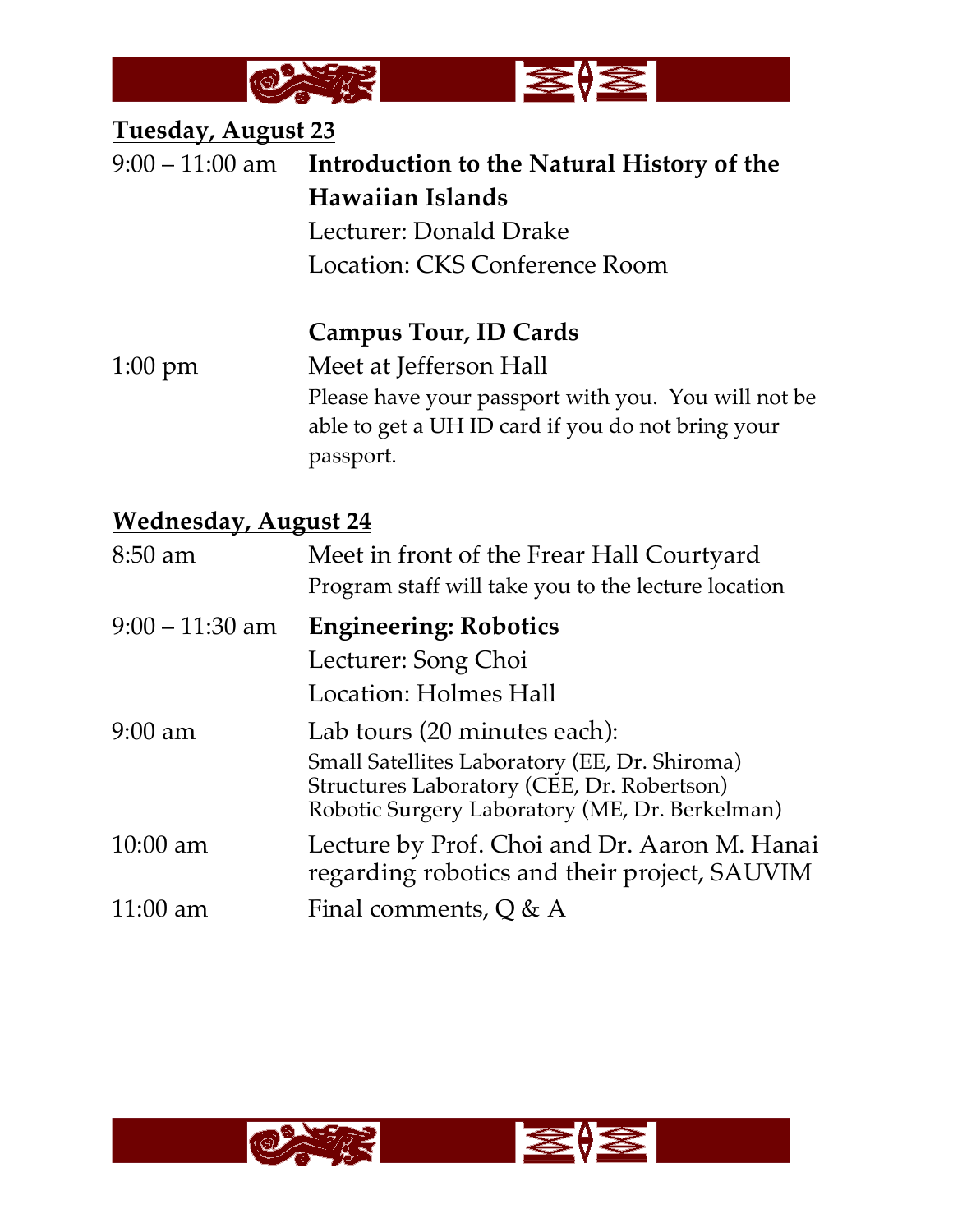

| $1:00 - 2:30$ pm | <b>Academic Writing</b>  |
|------------------|--------------------------|
|                  | Lecturer: Curt Hutchison |
|                  | Location: Hamilton 113   |
|                  |                          |

2:30 – 4:00 pm **Office Hours** Lecturer: Curt Hutchison Location: Hamilton 113

#### **Thursday, August 25**

9:00 – 11:00 am **Extrasolar Planets** Lecturer: Nader Haghighipour Location: CKS Conference Room

# **National Oceanic and Atmospheric Administration (NOAA) Facility Tour**

| $12:50 \text{ pm}$ | Meet at Jefferson Hall |
|--------------------|------------------------|
| $1:00 \text{ pm}$  | Program begins         |
| $2:45 \text{ pm}$  | Program ends           |

## **Friday, August 26**

## *Field Trip: Multicultural Island Tour*

(A sack lunch and one beverage will be provided. Students are welcome to bring extra water and snacks. Please wear comfortable clothing and footwear.) Lecturer: Patricia Fifita

- 8:20 am Meet at Jefferson Hall
- 8:30 am Bus departs UH
- 4:30 pm Bus returns to UH



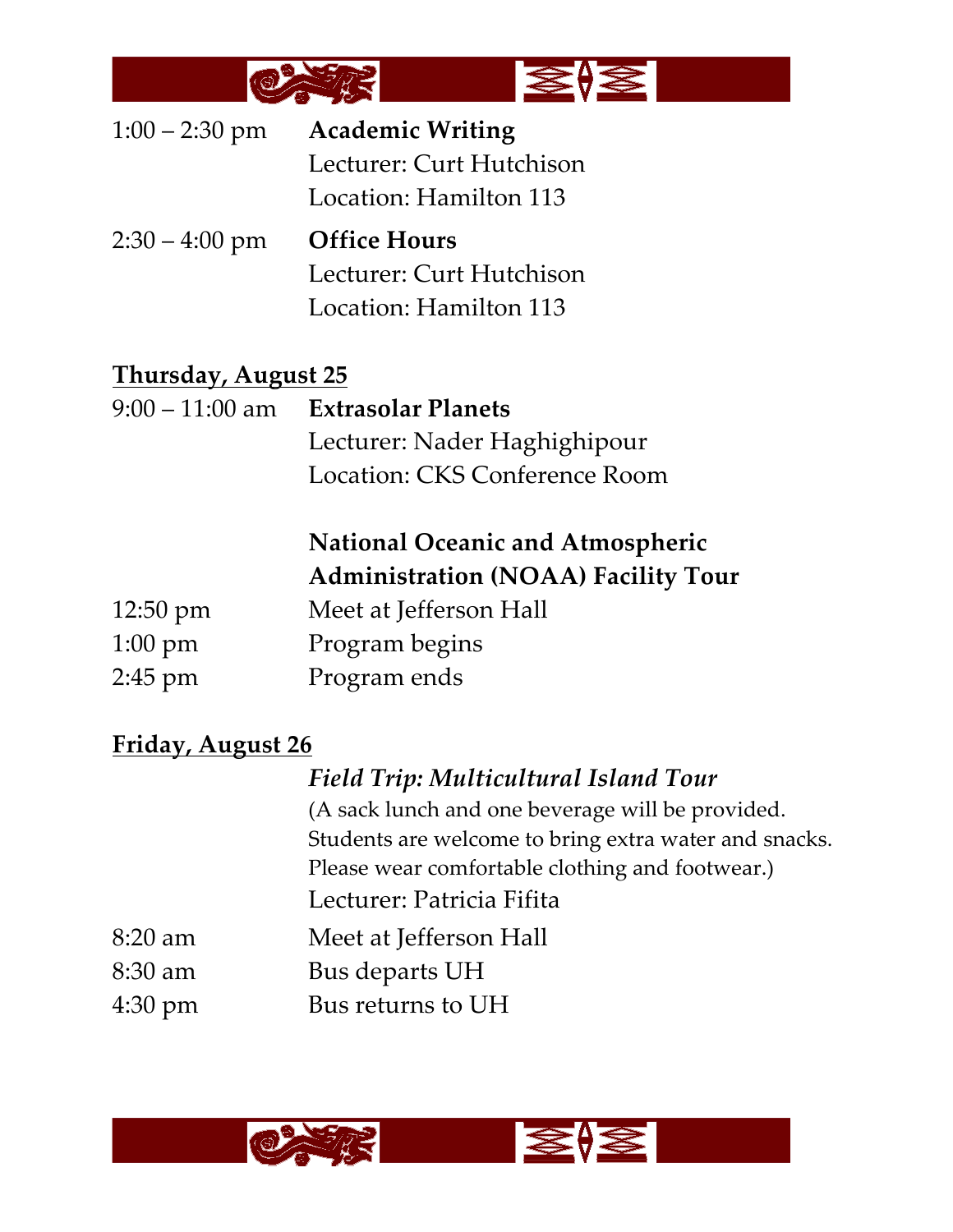

**Saturday, August 27** *No scheduled activities*

# **Sunday, August 28**

*No scheduled activities*

# **Monday, August 29**

- 11:00 12:30 pm **Academic Writing** Lecturer: Curt Hutchison Location: CKS Conference Room
- 2:00 4:00 pm **Hawaiian Dance** Lecturer: Vicky Takamine Location: Music Building 118

## **Tuesday, August 30**

- 9:00 11:00 am **Nanophysics** Lecturer: Klaus Sattler Location: CKS Conference Room
- 11:00 11:30 am **Angels and Demons: Movie Clip Viewing** Location: CKS Conference Room

## **Wednesday, August 31**

8:45 – 10:45 am **Angels and Demons: The Real Physics of Antimatter** Lecturer: Thomas Browder Location: CKS Conference Room

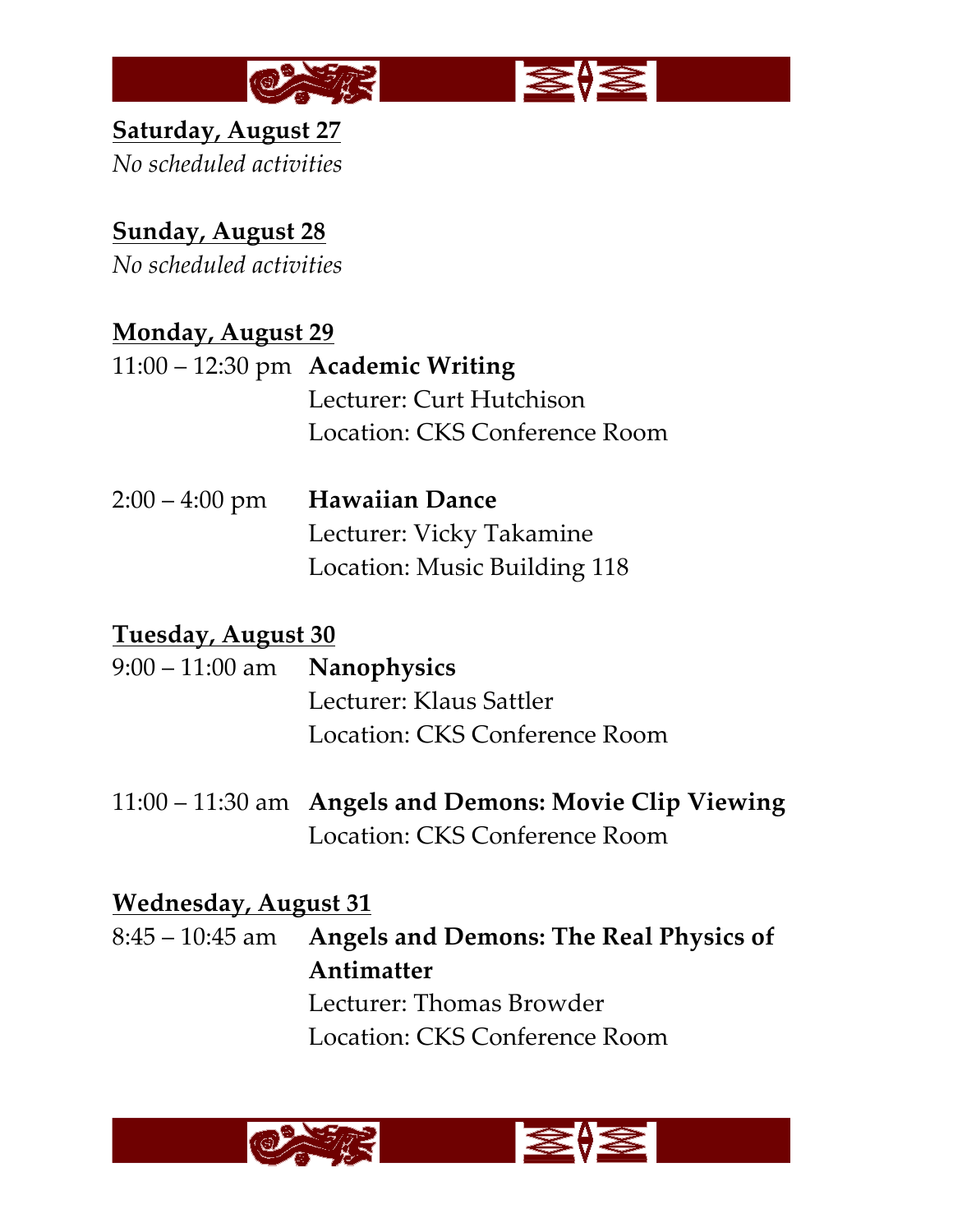

**Thursday, September 1** *Visit to the Island of Hawai'i*

# **Friday, September 2**

|                  | $12:30 - 2:00$ pm Academic Writing |
|------------------|------------------------------------|
|                  | Lecturer: Curt Hutchison           |
|                  | Location: Tokioka Room (Moore 319) |
| $2:00 - 3:30$ pm |                                    |
|                  | <b>Office Hours</b>                |
|                  | Lecturer: Curt Hutchison           |

# **Saturday, September 3**

*No scheduled activities*

# **Sunday, September 4**

*No scheduled activities*

# **Monday, September 5**

*(Holiday- Labor Day)* 1:00 – 2:30 pm **Academic Writing** Lecturer: Curt Hutchison Location: CKS Conference Room

## **Tuesday, September 6**

9:00 – 11:00 am **Extragalactic Astronomy** Lecturer: Robert Joseph Location: CKS Conference Room

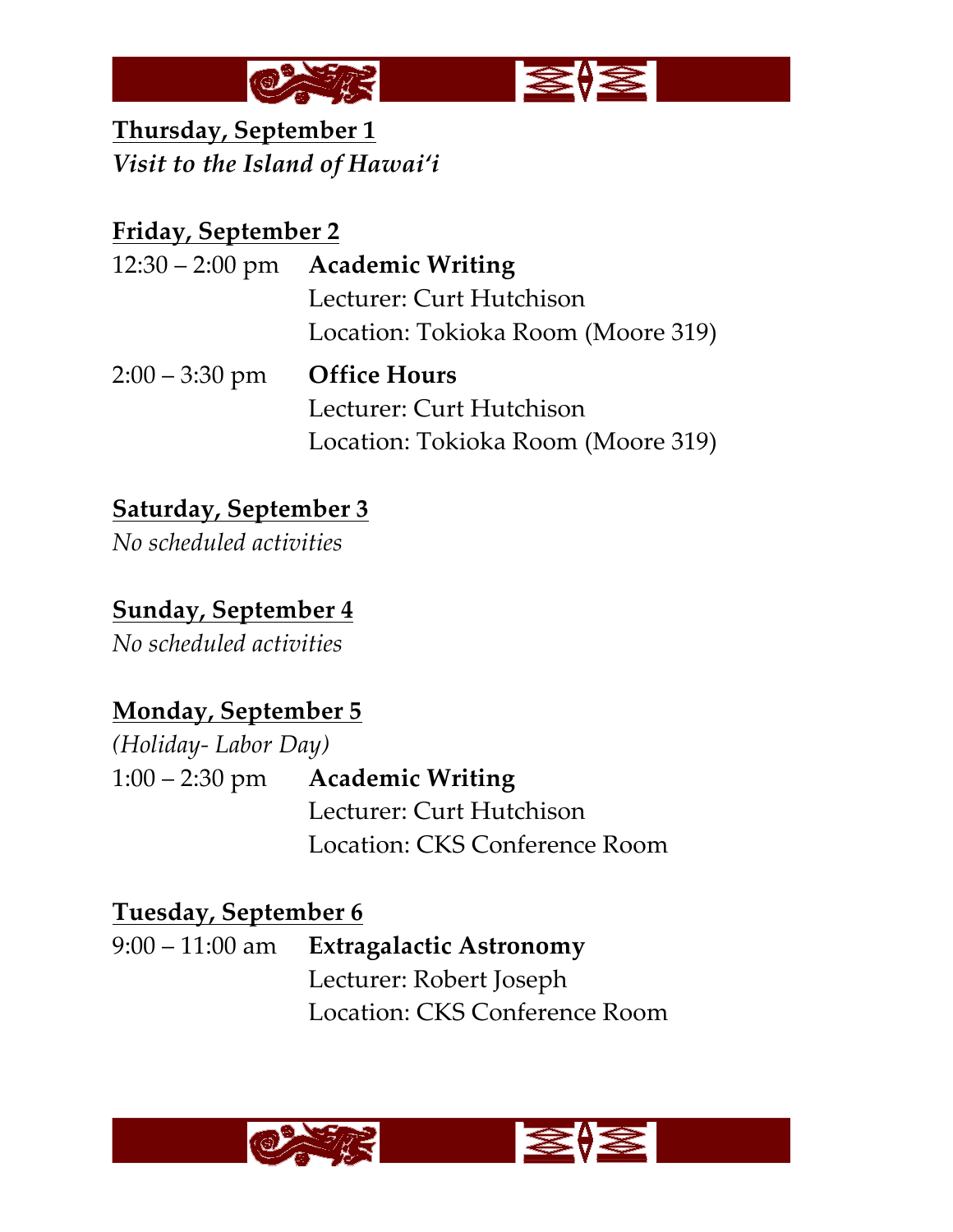



#### **Wednesday, September 7**

|            | <b>Field Trip: Bishop Museum</b> |
|------------|----------------------------------|
| $8:20$ am  | Meet at Jefferson Hall           |
| 8:30 am    | Bus departs                      |
| $8:50$ am  | Arrive at museum, check-in       |
| $9:00$ am  | Guided tour of Hawaiian Hall     |
| $11:45$ am | Bus departs for UH               |
|            |                                  |

1:00 – 2:30 pm **Language Exchange** Lecturer: Location:

#### **Thursday, September 8**

- 9:00 11:00 am **Art of Hawai'i** Lecturer: Jerome Feldman Location: Tokioka Room (Moore 319)
- 1:30 3:30 pm **Lei-Making** Lecturer: Pualani Kauila Location: Ka Papa Lo'i o Kanewai

## **Friday, September 9**

1:00 – 2:30 pm **Academic Writing** Lecturer: Curt Hutchison Location: CKS Conference Room 2:30 - 4:00 pm **Office Hours**  Lecturer: Curt Hutchison Location: CKS Conference Room

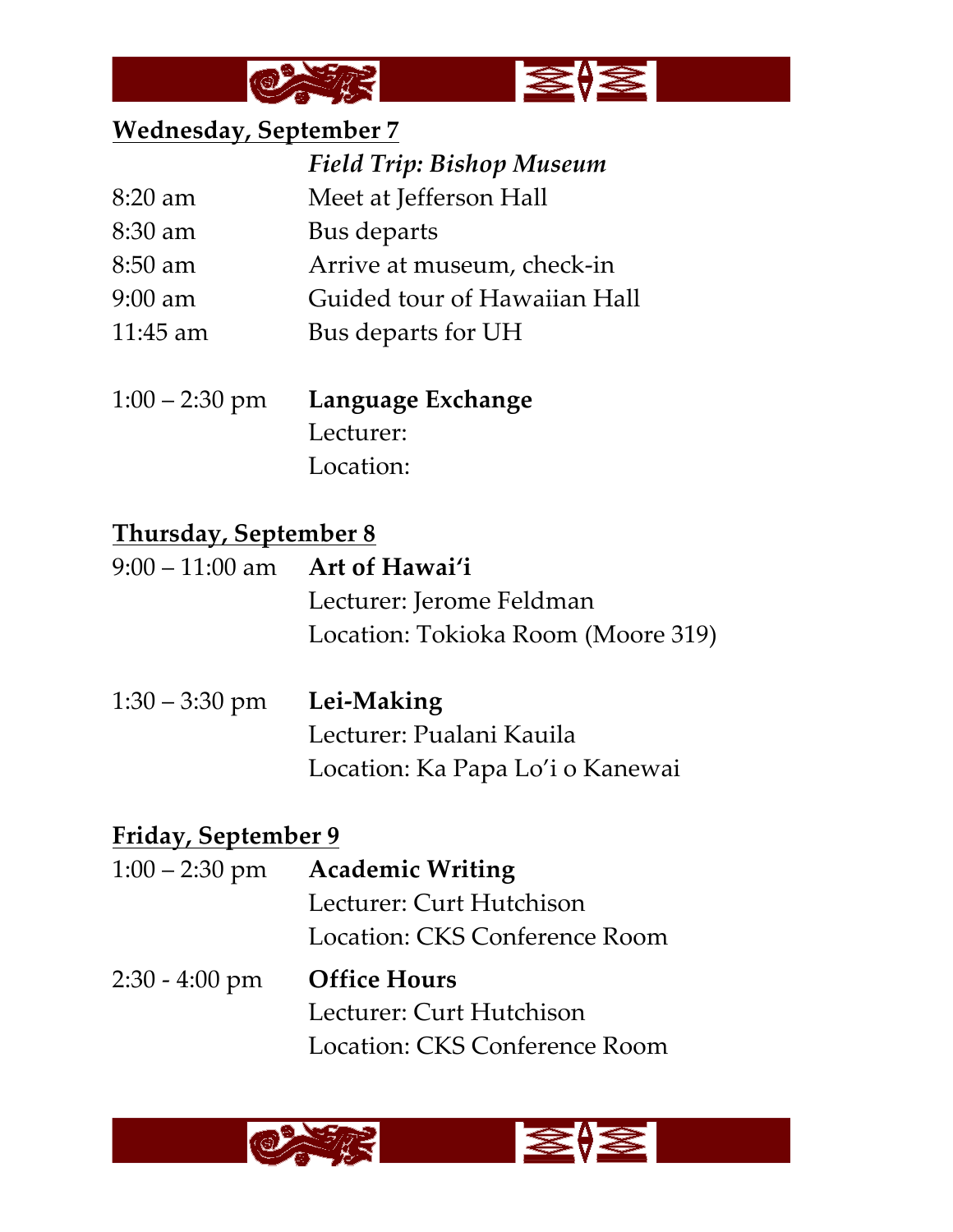



# **Saturday, September 10**

*No scheduled activities*

# **Sunday, September 11**

*No scheduled activities*

# **Monday, September 12**

| $9:00-11:00$ am | <b>Hawaiian Language</b>      |
|-----------------|-------------------------------|
|                 | Lecturer: Kawehi Lucas        |
|                 | Location: CKS Conference Room |
| $1:00-2:30$ pm  | <b>Academic Writing</b>       |
|                 | Lecturer: Curt Hutchison      |
|                 | Location: CKS Conference Room |
| $2:30-4:00$ pm  | <b>Office Hours</b>           |
|                 | Lecturer: Curt Hutchison      |
|                 | Location: CKS Conference Room |

## **Tuesday, September 13**

*Field Trip: Polynesian Cultural Center* (A luau dinner will be provided as part of the field trip.) 12:35 pm Meet at Jefferson Hall 12:45 pm Bus departs UH 10:00 pm Bus returns to UH